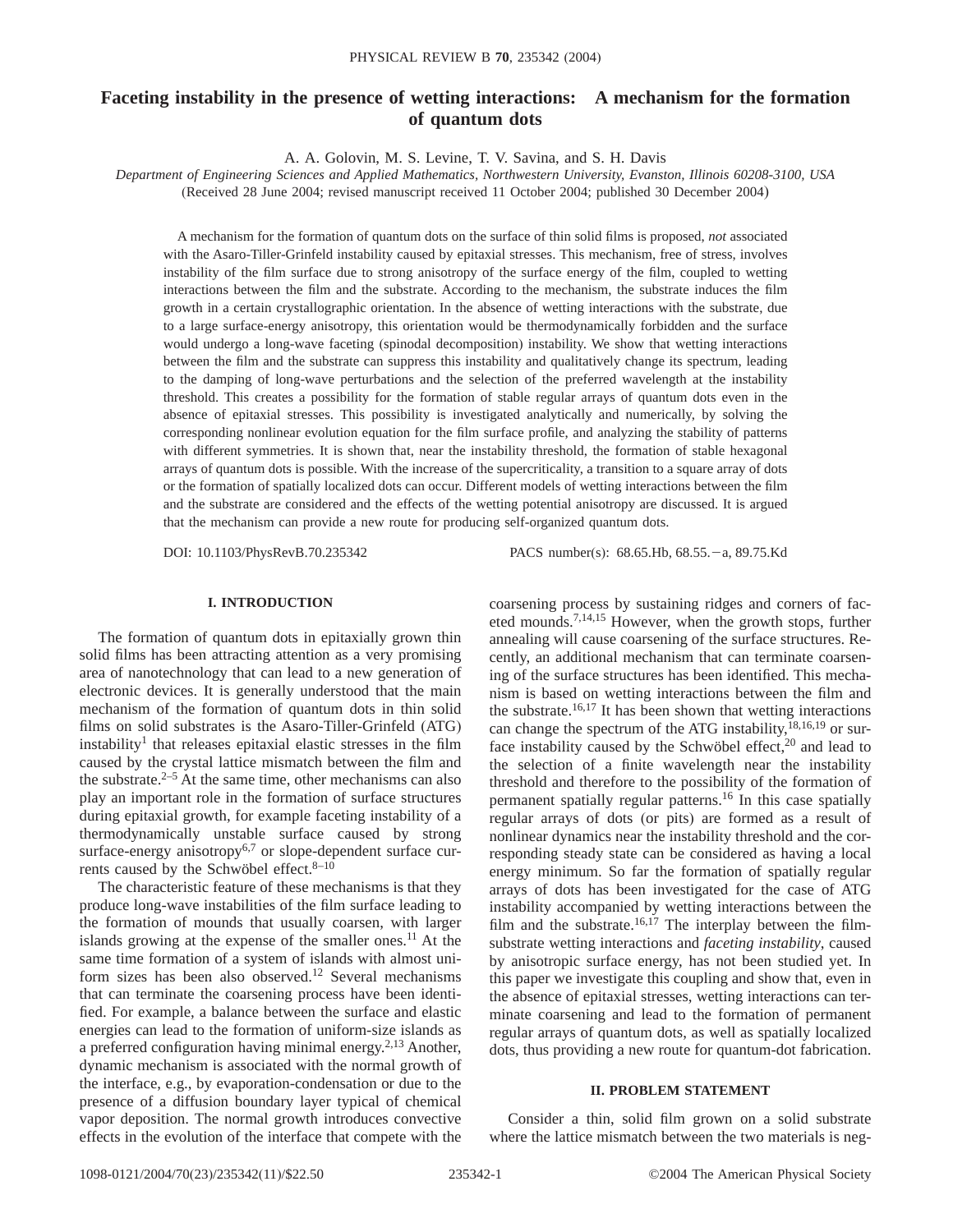ligible, the surface energy  $\gamma$  of the film is strongly anisotropic, the film wets the substrate and it is thin enough for the wetting interaction energy to affect the chemical potential of the film.

Let us assume that the substrate determines the initial crystallographic orientation of the free surface of a growing film. Let us also assume that *in the absence of the substrate*, or when the film is thick enough so it does not "feel" the substrate, this orientation would be in the range of "forbidden orientations."

In this paper we consider only high-symmetry orientations, such as [001] and [111]. In this case, the forbidden orientation of the growing surface implies that the surfacestiffness tensor,  $21,22$ 

$$
\tilde{\gamma}_{\alpha\beta} = \gamma \delta_{\alpha\beta} + \frac{\partial^2 \gamma}{\partial \theta_{\alpha} \partial \theta_{\beta}},
$$
\n(1)

is diagonal for this orientation and has two equal negative components,

$$
\tilde{\gamma}_{11} = \tilde{\gamma}_{22} \equiv -\sigma < 0. \tag{2}
$$

(Here  $\theta_{\alpha,\beta}$  are the surface angular coordinates and  $\delta_{\alpha\beta}$  is the Kroneker delta.) In the absence of wetting interactions between the film and the substrate, such a surface is thermodynamically unstable and exhibits spontaneous formation of pyramidal "faceted" structures that coarsen in time.<sup>7,15</sup> The film would decompose into faceted islands and exhibit the Volmer-Weber growth, rather than the Stranski-Krastanov one. However, as we show below, the presence of wetting interactions can *suppress* this instability, or qualitatively change it, so that it would lead to the Stranski-Krastanov growth in the form of spatially regular arrays of islands.

The continuum evolution of the film free surface can be described by the classical surface-diffusion equation,

$$
v_n = \mathcal{D}\Delta_s\mu,\tag{3}
$$

where  $v_n$  is the normal surface velocity,  $D$  $= D_S S_0 \Omega_0 V_0 / (RT)^{23}$  (*D<sub>S</sub>* is the surface diffusivity,  $S_0$  is the number of atoms per unit area on the surface,  $\Omega_0$  is the atomic volume,  $V_0$  is the molar volume of lattice cites in the film,  $R$  is the universal gas constant and  $T$  is the absolute temperature),  $\Delta_s$  is the surface Laplace operator and the chemical potential

$$
\mu = \frac{\delta \mathcal{F}}{\delta h},\tag{4}
$$

where  $F$  is the free energy functional and  $h(x, y, t)$  is the shape of the film surface. In the *absence* of elastic stresses and wetting interactions between the film and the substrate,

$$
\mathcal{F} = \int \left[ \mu_0 h + I(h_x, h_y) + \frac{1}{2} \nu(\Delta h)^2 \right] dx dy, \tag{5}
$$

where  $\mu_0$  is the volume part of the free energy ( $\mu_0$  is the constant chemical potential of a planar film), *I*  $=\gamma(h_x, h_y)\sqrt{1+(\nabla h)^2}$  is the weighted anisotropic surface energy that depends on the local surface slope, and  $\nu$  is the regularization coefficient that measures the energy of edges and corners6,7,24 (for simplicity, we write this term here in the small-slope approximation that will be further employed in this paper). The free energy (5) gives the chemical potential

$$
\mu = \mu_0 + \mu_\gamma \equiv \mu_0 + \tilde{\gamma}_{\alpha\beta} C_{\alpha\beta} + \nu \Delta^2 h,\tag{6}
$$

where  $C_{\alpha\beta}$  is the surface curvature tensor.

In the presence of wetting interactions between the film and the substrate, the film chemical potential  $\mu$  strongly depends on the film thickness *h* for  $h \sim \delta_w$ , where  $\delta_w$  is the characteristic wetting length, and  $\mu \rightarrow \mu_0$  for  $h \ge \delta_\mu$ . In this case the film free energy can be written as

$$
\mathcal{F} = \int \left[ f(h, h_x, h_y) + \frac{1}{2} \nu (\Delta h)^2 \right] dx dy, \tag{7}
$$

where  $f(h, h_x, h_y) \rightarrow \mu_0 h + I(h_x, h_y)$  for  $h \ge \delta_w$ . The *wetting* part of the free energy can be then defined as

$$
\mathcal{F}_w = \int [f(h, h_x, h_y) - \mu_0 h - I(h_x, h_y)] dxdy.
$$
 (8)

In this paper, we consider the following two models for wetting interactions between the film and the substrate.

A *two-layer wetting model*, according to which the wetting interactions between the film and the substrate are described as a thickness-dependent surface energy of the film,  $\gamma(h)$ . This dependence is usually taken to be<sup>25</sup>

$$
\gamma(h) = \gamma_f + (\gamma_s - \gamma_f) \exp(-h/\delta), \qquad (9)
$$

where  $\gamma_s$ =const is the surface energy of the substrate in the absence of the film,  $\gamma_f$  is the energy of the film free surface far from the substrate, and  $\delta$  is the characteristic wetting length. This model is consistent with *ab initio* calculations.26,27 For anisotropic surface energy of the film,

$$
\gamma_f = \gamma_f^0 [1 + \varepsilon (h_x, h_y)], \qquad (10)
$$

where  $\gamma_f^0$ =const and  $\varepsilon(h_x, h_y)$  is the anisotropy function that depends on the orientation of the film surface. Thus, in this model the free energy density in (7) is  $f(h, h_x, h_y)$  $= \gamma(h, h_x, h_y) \sqrt{1 + |\nabla h|^2}$ , and the chemical potential is computed as  $\mu = \mu_{\gamma} + \mu_w$ , where  $\mu_{\gamma}$  is defined by (6) and

$$
\mu_{w} = \frac{\frac{\partial \gamma}{\partial h} - \left[ \frac{\partial^2 \gamma}{\partial h \partial h_x} h_x + \frac{\partial^2 \gamma}{\partial h \partial h_y} h_y \right] (1 + |\nabla h|^2)}{\sqrt{1 + |\nabla h|^2}}.
$$
 (11)

Note that in this case  $\tilde{\gamma}_{\alpha\beta}$  in  $\mu_{\gamma}$  depends on *h*.

A *glued wetting-layer model*, that considers isotropic wetting free energy, additive to the anisotropic surface energy, yielding  $\mu = \mu_v + \mu_w$ , with  $\mu_v$  defined by (6) and  $\mu_w$  being an exponentially decaying function of *h* that has a singularity at  $h\rightarrow 0$ :

$$
\mu_w = -w(h/\delta)^{-\alpha_w} \exp(-h/\delta). \tag{12}
$$

Here  $\delta$  is the characteristic wetting length,  $w > 0$  characterizes the "strength" of the wetting interactions, and  $\alpha_w > 0$ characterizes the singularity of the wetting potential at *h*  $\rightarrow$  0. This singularity is a simple continuum phenomenological model of a very large potential barrier for removal of an ultra-thin (possibly monolayer) wetting layer that persists be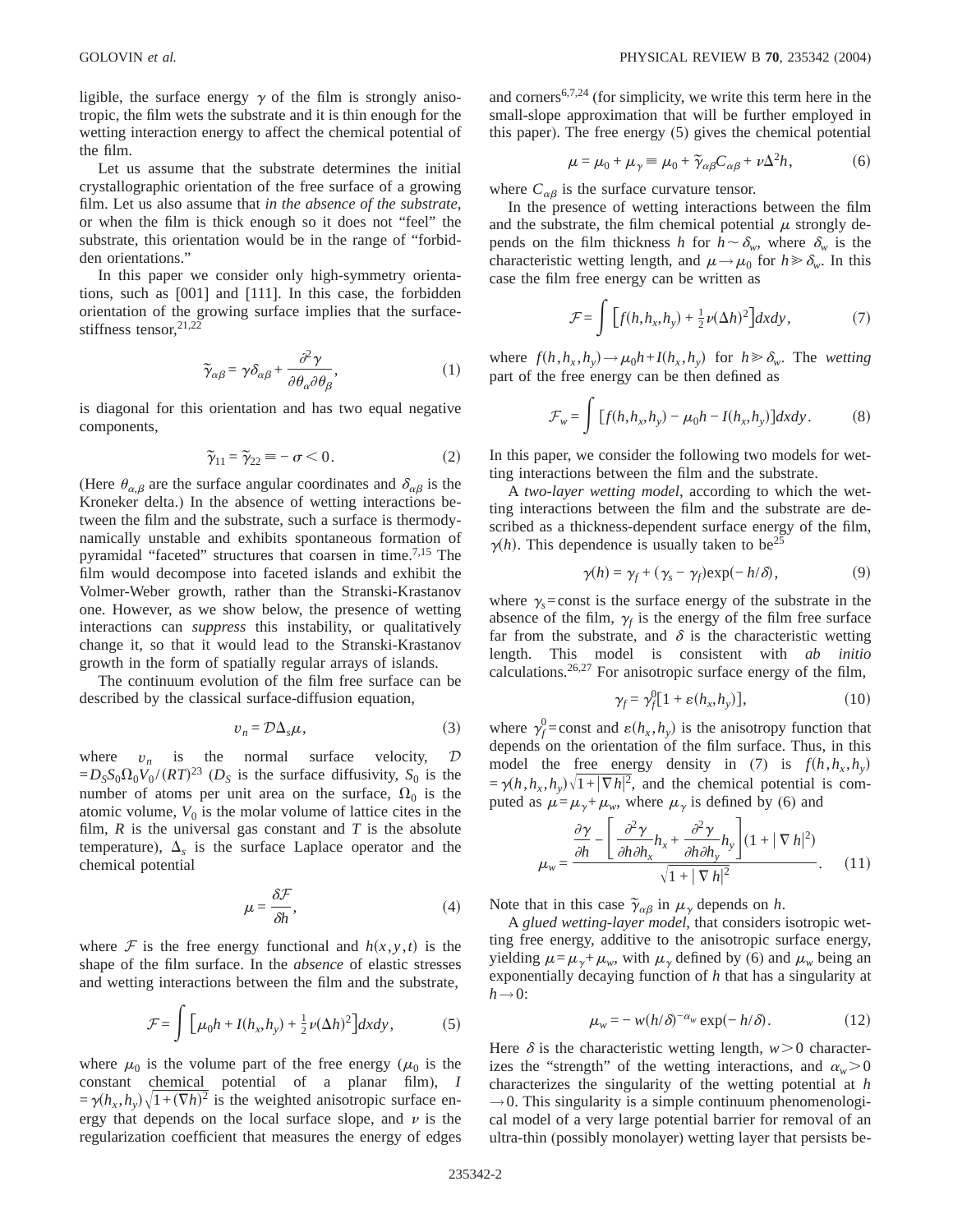tween surface mounds during Stranski-Krastanov growth process (see also Refs. 20, 28, and 29). We are not aware of experimental studies in which the wetting interaction potential has been measured and the glued wetting-layer model is a reasonable approximation for the purpose of our analysis.

Thus, in the small-slope approximation and for highsymmetry orientations, the surface chemical potential in both of these models have the same form,

$$
\mu = \mu_{\gamma}^0 + \mu_w, \qquad (13)
$$

where  $\mu_{\gamma}^{0} = \mu_{\gamma}(h_0)$  is defined by (6) and evaluated at the initial film thickness  $h_0$ , and the part of chemical potential due to wetting can be expanded as

$$
\mu_w = W_0(h) + W_2(h)(\nabla h)^2 + W_3(h)\nabla^2 h + \cdots, \qquad (14)
$$

where  $W_{0,2,3}(h)$  are smooth functions, rapidly (exponentially) decaying with the increase of *h*,  $W_3(h_0)=0$ , and  $2W_2$  $=dW_3/dh$  [due to (4)].

In the small-slope approximation, and in the particular cases of high-symmetry orientations ([001] or [111]) of a crystal with cubic symmetry, the evolution equation (3) for the film thickness can be written in the following form:

$$
\partial_t h = \mathcal{D}\Delta[\sigma\Delta h + \nu\Delta^2 h - \Gamma_{ijk}[h] + W_0(h) + W_2(h)(\nabla h)^2
$$
  
+ W<sub>3</sub>(h)\Delta h], (15)

where for the orientations [001] and [111] the nonlinear differential operator  $\Gamma_{ijk}[h]$  has the following forms,<sup>7</sup> respectively:

$$
\Gamma_{001} = (ah_x^2 + bh_y^2)h_{xx} + (bh_x^2 + ah_y^2)h_{yy} + 4bh_xh_yh_{xy},
$$
\n(16)

$$
\Gamma_{111} = a[h_x^2 h_{xx} + h_y^2 h_{yy} + 2h_x h_y h_{xy}] + \frac{a}{3} [h_y^2 h_{xx} + h_x^2 h_{yy} - 2h_x h_y h_{xy}] + b[(h_{xx} - h_{yy})h_y + 2h_{xy}h_x].
$$
\n(17)

Here the coefficients  $a$  and  $b$  characterize the surface-energy anisotropy and can be computed from the surface-energy dependence on the surface orientation. Naturally, the nonlinear operator  $\Gamma_{001}$  is invariant with respect to rotations by  $\pi/2$ , as well as any of the transformations  $x \rightarrow -x$ ,  $y \rightarrow -y$ ,  $x \rightarrow y$ , while  $\Gamma_{111}$  is invariant with respect to rotations by  $2\pi/3$  as well as the transformation  $y \rightarrow -y$ ,  $b \rightarrow -b$ . The functions  $W_{0,2,3}(h)$  are determined by the type of a wetting interaction model and can also differ for different orientations of the film surface.

Note that Eq. (15) with the nonlinear operators  $\Gamma_{ijk}$  defined by (16) and (17) can be written in a variational form

$$
\partial_t h = \mathcal{D}\nabla^2 \frac{\delta \mathcal{F}}{\delta h},\tag{18}
$$

where  $F = \int F dx dy$ , and the free energy density

$$
F = -\frac{\sigma}{2}(\nabla h)^2 + \frac{\nu}{2}(\Delta h)^2 + \mathcal{G}_{ijk} + \int W_0(h)dh - \frac{1}{2}W_2(h)(\nabla h)^2,
$$
\n(19)



FIG. 1. Sketch of dispersion curves defined by (22) for (a)  $\sigma^2/(4\nu W_{01}) > 1$ , (b)  $\sigma^2/(4\nu W_{01}) = 1$ , and (c)  $\sigma^2/(4\nu W_{01}) < 1$ .

$$
\mathcal{G}_{001} = \frac{a}{12} (h_x^4 + h_y^4) + \frac{b}{2} h_x^2 h_y^2, \tag{20}
$$

$$
\mathcal{G}_{111} = \frac{a}{12} (\nabla h)^4 + \frac{b}{6} (3h_x^2 h_y - h_y^3). \tag{21}
$$

In the following sections we investigate the stability and nonlinear dynamics of the solid-film surface governed by Eq. (15).

# **III. FACETING INSTABILITY IN THE PRESENCE OF WETTING INTERACTIONS**

Consider infinitesimal perturbations of a planar film surface,  $h=h_0+\tilde{h}e^{ik\cdot\mathbf{x}+\omega t}$ , and linearize Eq. (15) to obtain the following dispersion relation between the perturbation growth rate  $\omega$  and the wave vector **k**:

$$
\omega = \mathcal{D}(-W_{01}k^2 + \sigma k^4 - \nu k^6),\tag{22}
$$

where  $k=|\mathbf{k}|$  and

$$
W_{01} = \left(\frac{\partial W_0}{\partial h}\right)_{h=h_0}.\tag{23}
$$

One can see that if the film wets the substrate, i.e., when  $W_{01} > 0$ , the wetting interactions suppress the long-wave faceting instability caused by the surface-energy anisotropy. The instability occurs only for

$$
\frac{\sigma^2}{4\nu W_{01}} > 1,\tag{24}
$$

i.e., if either the wetting interaction is less than the threshold value,  $W_{01} < W_{01}^c = \sigma^2 / (4\nu)$ , or the surface stiffness is larger than the threshold value,  $\sigma > \sigma_c = 2\sqrt{W_{01} \nu}$ . At the instability threshold, the wavelength of the unstable perturbations  $\lambda$  is *finite*,  $\lambda = \lambda_c = 2\pi/k_c$ , where

$$
k_c = \sqrt{\frac{\sigma}{2\nu}}.\tag{25}
$$

Typical dispersion curves defined by (22) are schematically shown in Fig. 1. Note that the critical wave number at the

with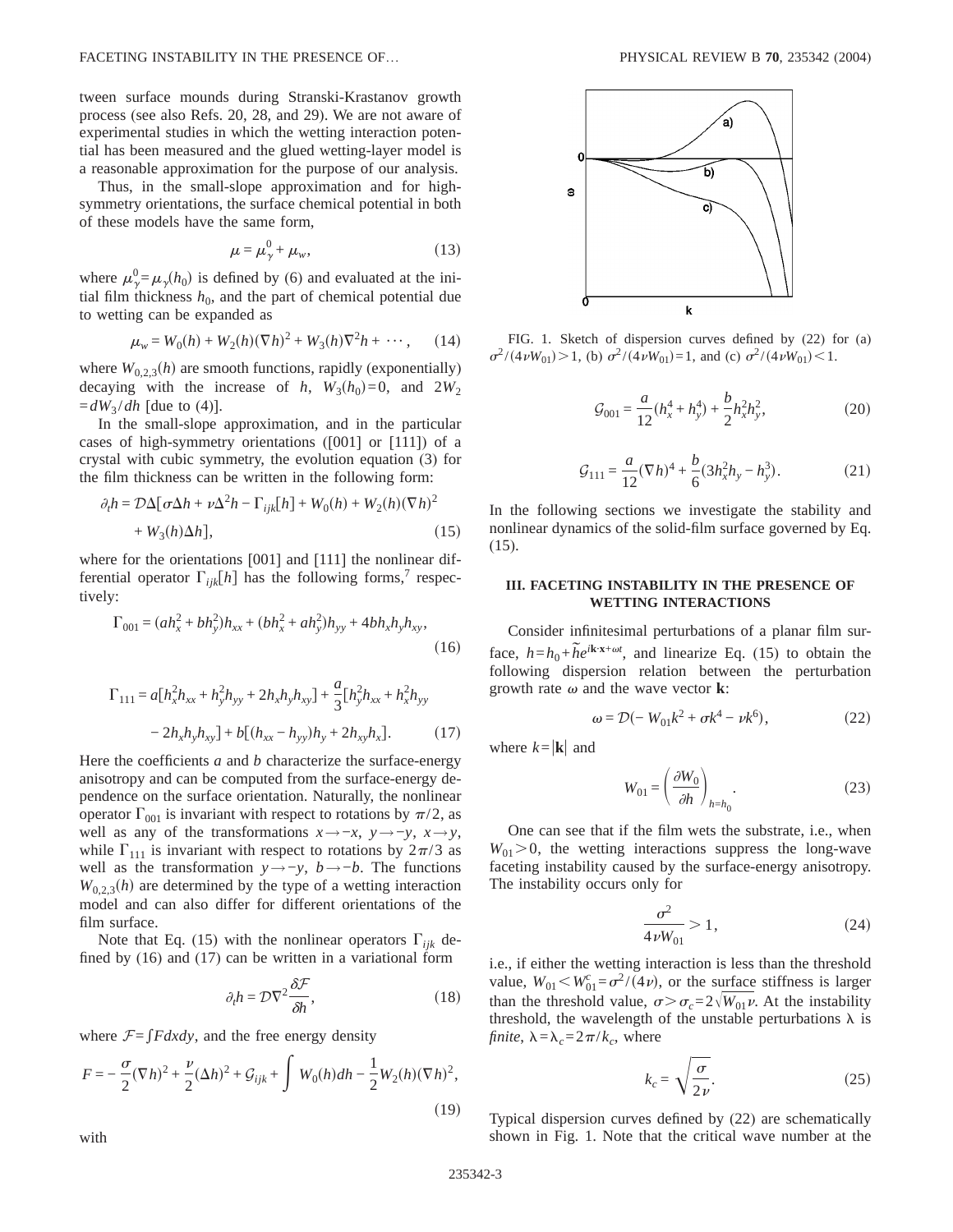threshold does not depend on the wetting potential and is determined only by the surface stiffness and the energy of edges and corners. For the parameter values typical of semiconductors like Si or Ge, with the surface energy  $\gamma$  $\sim$  2.0 J m<sup>-2</sup>, surface stiffness  $\sigma$  ~ 0.2 J m<sup>-2</sup>, the lattice spacing  $a_0 \sim 0.5$  nm and the regularization parameter  $v \sim \gamma a_0^2$  $\sim$  5.0  $\times$  10<sup>-19</sup> J, the wavelength of the structure at the onset of instability is 14.0 nm.

Thus, in the presence of the wetting interactions with the substrate, the faceting instability becomes *short wave*. This is qualitatively different from the case of the faceting instability in the absence of the wetting interactions when the instability is *long wave*, i.e., when all perturbations whose wavelengths are larger than a certain threshold are unstable. In other words, wetting interactions with the substrate change the faceting instability from the spinodal decomposition type<sup>6</sup> to the Turing type, $30$  thus leading to the possibility of changing the system evolution from Ostwald ripening (coarsening) to the formation of spatially regular patterns. The latter is studied in the following sections.

## **IV. FORMATION OF SURFACE STRUCTURES: 1+1 CASE**

In this section we investigate the nonlinear evolution of surface structures resulting from the faceting instability in the presence of wetting interactions with the substrate in a 1+1 case of a two-dimensional film with a one-dimensional surface. In this case, the evolution equation (15) for the shape of the film surface, after the rescaling  $x \rightarrow (\nu/\sigma)^{1/2}x$ ,  $t \rightarrow [\nu^2 / (\mathcal{D}\sigma^3)]t$ ,  $h \rightarrow (\nu/a)^{1/2}h$ , becomes

$$
\partial_t h = [h_{xx} + h_{xxxx} - h_x^2 h_{xx} + w_0(h) + w_2(h)h_x^2 + w_3(h)h_{xx}]_{xx},
$$
\n(26)

where  $w_{0,2,3}(h)$  are the rescaled functions  $W_{0,2,3}(h)$ , respectively  $[w_3(h_0)=0, 2w_2=dw_3/dh]$ . In this scaling, the instability occurs for  $(\partial w_0 / \partial h)_{h=h_0} \equiv w_{01} < \frac{1}{4}$  at the wave number  $k_c = \sqrt{2}/2$ .

First, we investigate the evolution near the instability threshold by means of weakly nonlinear analysis, and then we study a strongly nonlinear evolution by means of numerical simulations.

# **A. Weakly nonlinear analysis**

Consider  $w_{01} = \frac{1}{4} - 2\epsilon^2$ ,  $\epsilon \ll 1$ , introduce the long-scale coordinate  $X = \epsilon x$  and the slow time  $T = \epsilon^2 t$ , and expand

$$
\widetilde{h} = h - h_0 = \epsilon [A(X,T)e^{ik_c x} + \text{c.c.}] + \epsilon^2 [A_2(X,T)e^{2ik_c x} + B(X,T)]
$$

$$
+ c.c.]+ \cdots, \qquad (27)
$$

$$
w_0(h) = w_{00} + w_{01}\tilde{h} + w_{02}\tilde{h}^2 + w_{03}\tilde{h}^3 + \cdots, \qquad (28)
$$

$$
w_2(h) = w_{20} + w_{21}\tilde{h} + \cdots, \qquad (29)
$$

$$
w_3(h) = w_{31}\tilde{h} + w_{32}\tilde{h}^2 + \cdots, \qquad (30)
$$

where  $w_{31} = 2w_{20}$  and  $w_{32} = w_{21}$ . Substitute (27)–(30) into Eq. (26) to obtain the corresponding problems in the successive orders of  $\epsilon$ . From the problem at second order one finds

$$
A_2 = \frac{2}{9}(3w_{20} - 2w_{02})A^2.
$$
 (31)

As the solvability condition at the third order, one obtains the evolution equation for the complex amplitude of the unstable, spatially periodic mode,  $A(X, T)$ . The solvability condition at the fourth order yields the evolution equation for the real amplitude  $B(X, T)$  of the Goldstone (zero) mode associated with the conservation of mass. Together, the two equations form the following system of coupled equations:

$$
A_T = A + A_{XX} - \lambda_0 |A|^2 A + sAB,
$$
  
\n
$$
B_T = \frac{1}{4} B_{XX} - 2s(|A|^2)_{XX},
$$
\n(32)

where

$$
\lambda_0 = \frac{1}{8} - \frac{1}{9} (3w_{20} - 2w_{02})^2 - \frac{1}{2} w_{21} + \frac{3}{2} w_{03},
$$
 (33)

$$
s = \frac{1}{2}w_{20} - w_{02}.\tag{34}
$$

The system of amplitude equations (32) has a stable, stationary solution,  $A = \lambda_0^{-1/2}$ ,  $B = 0$ , corresponding to spatially periodic pattern (array of dots),  $if^{31,16}$ 

$$
\lambda_0 > 8s^2 = 2(w_{20} - 2w_{02})^2. \tag{35}
$$

Condition (35) defines a region in the parameter space in which one can observe the formation of stable periodic arrays of dots. First, consider a *glued-layer* wetting potential defined by (12). From (24) one obtains that the planar film surface becomes unstable with respect to periodic structures for

$$
-\frac{\sigma^2 \delta}{w\nu} > 4(\alpha_w + \zeta)\zeta^{-(\alpha_w + 1)}e^{-\zeta},\tag{36}
$$

where  $\zeta = h_0 / \delta$ . Since for the wetting potential (12)  $w_2(h)$  $=w_3(h) \equiv 0$ , one obtains from (35) and (36) that a nearthreshold periodic surface structure is stable if

$$
\frac{a\delta^2}{\nu} > f(\zeta, \alpha_w),\tag{37}
$$

where

$$
f(\zeta, \alpha_w) = [18\zeta^2(\zeta + \alpha_w)^2]^{-1} [10\zeta^4 + 40\alpha_w\zeta^3
$$
  
+  $\alpha_w(11 + 60\alpha_w)\zeta^2 + 2\alpha_w(20\alpha_w^2 + 11\alpha_w - 9)\zeta$   
+  $\alpha_w^2(10\alpha_w^2 + 11\alpha_w + 1)].$  (38)

Conditions (36) and (37) are shown in Fig. 2.

Now consider a *two-layer* wetting potential defined by (9) with

$$
\gamma_f = \gamma_f^0 [1 + \varepsilon \cos 4(\theta_0 + \theta)], \qquad (39)
$$

where  $\theta = \arctan(h_x)$  and  $\theta_0$  corresponds to the orientation of the planar surface of the film, parallel to the substrate; for the high-symmetry orientations [01] and [11],  $\theta_0=0$ ,  $\pi/4$ , respectively. It is convenient to introduce the following dimensionless parameters: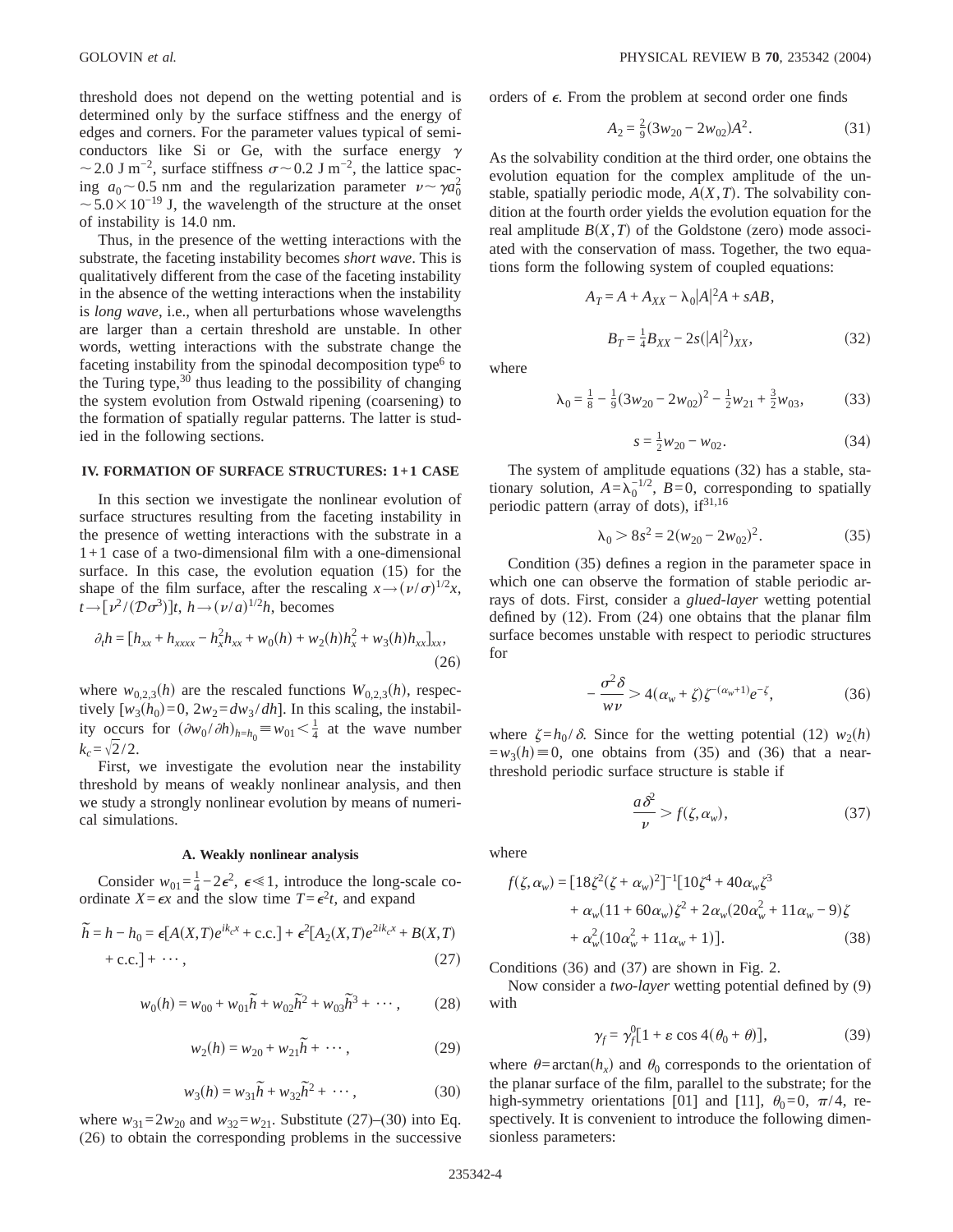

FIG. 2. (a) Parameter regions where a planar film surface is unstable (above the corresponding curves) for  $\alpha_w = 6.0$  (dashed line),  $\alpha_w$ =3.0 (solid line) and  $\alpha_w$ =1.0 (dashed-dotted line). (b) Parameter regions where weakly nonlinear periodic surface structures are stable (above the corresponding curves) for different values of  $\alpha_w$ .

$$
\Gamma = \frac{\gamma_{f0}}{\gamma_s} (15\varepsilon - 1), \quad \zeta = \frac{h_0}{\delta}, \quad \widetilde{\varepsilon}_1 = \frac{\varepsilon + 1}{15\varepsilon - 1}, \quad \widetilde{\varepsilon}_2 = \frac{95\varepsilon - 1}{15\varepsilon - 1}.
$$

The film wets the substrate if  $\Gamma < \tilde{\epsilon}_1^{-1}$  or  $\gamma_s/\gamma_{f0} > \epsilon + 1$ . In this case, the nonlinear anisotropy coefficient  $a$  in Eq. (15) is always positive. The faceting instability requires a negative surface stiffness that can be achieved only if  $15\varepsilon -1.0$ , and

$$
\zeta > \ln(1 + \Gamma^{-1}).\tag{40}
$$

The instability threshold condition (24) gives

$$
\frac{\gamma_s \delta^2}{\nu} \ge \frac{4e^{\zeta} [1 - \Gamma \tilde{\varepsilon}_1]}{[\Gamma(e^{\zeta} - 1) - 1]^2}.
$$
\n(41)

The analysis of the conditions (40) and (41) shows that the short-wave instability of the film surface that can lead to pattern formation can occur only if the film thickness is above a threshold value determined only by the surfaceenergy anisotropy and the wetting length, namely, for

$$
h_0 > \delta \ln \left[ \frac{16\varepsilon}{15\varepsilon - 1} \right].
$$
 (42)

Using (35) one can show that the weakly nonlinear periodic structure is stable if

$$
\frac{\gamma_s \delta^2}{\nu} > f(\zeta, \Gamma, \varepsilon),\tag{43}
$$

where

$$
f = \frac{2}{27} \frac{\Gamma^2 (5e^{2\zeta} + 14e^{\zeta} + 35) + 14\Gamma(e^{\zeta} + 5) + 35}{e^{-\zeta} [\Gamma(e^{\zeta} - 1) - 1]^2 [\tilde{\epsilon}_2 \Gamma(e^{\zeta} - 1) - 1]}.
$$
 (44)

The conditions  $(40)$ – $(44)$  allow one to determine regions in the  $(\Gamma, \zeta)$  parameter plane where spatially regular surface structures can occur as a result of thermodynamic instability of the film surface caused by strongly anisotropic surfacetension in the presence of wetting interaction described by the two-layer model (9). Examples of these regions for different values of the anisotropy parameter  $\varepsilon$  are shown in Fig. 3.

Solid lines correspond to the condition (41), the dashed lines correspond to the condition (44). The film is unstable in the regions above the solid lines, and the stable periodic structures can form in the region near the solid line which lies above the dashed curve. One can see that for given val-



FIG. 3. Parameter regions where a planar film surface is unstable (above the solid line) and where stable periodic structures can form near the instability threshold (near the solid line, above the dashed line): (a)  $\varepsilon = 0.1$ ,  $\gamma_s \delta^2 / \nu = 0.5$ ; (b)  $\varepsilon = 0.1$ ,  $\gamma_s \delta^2 / \nu = 2.0$ ; (c)  $\varepsilon = 0.2$ ,  $\gamma_s \delta^2 / \nu = 0.5$ ; and (d)  $\varepsilon = 0.4$ ,  $\gamma_s \delta^2 / \nu = 0.5$ .

ues of the surface-energy anisotropy,  $\varepsilon$ , and the value of  $\gamma_s \delta/\nu$ , the formation of stable periodic structures occurs if the ratio of the initial film thickness to the wetting length is within a certain interval.

#### **B. Numerical simulations**

We have performed numerical simulations of Eq. (26) for the two types of wetting potentials, by means of a pseudospectral code with the time integration in Fourier space using the Crank-Nicolson scheme for the linear operator and the Adams-Bashforth scheme for the nonlinear operator. Numerical solutions in both cases exhibited the formation of stable periodic structures near the instability threshold in the parameter regions where these structures are stable. At the same time, outside these regions or with the increase of the supercriticality, the periodic stationary structures become unstable and exhibit different behavior, depending on the type of wetting interactions. We have found that with the twolayer wetting potential  $(9)$ – $(11)$ , the surface mounds grow and coarsen (large islands grow at the expense of small ones), with the film between the islands getting thinner and thinner, until its thickness reaches zero in a finite time and then becomes negative, which is unphysical. This is clearly an artifact of the present *continuum* model, based on the conservation of mass, that neither treats the substrate as a separate surface with its own transport properties, nor can it properly describe the dynamics of a monolayer wetting film. Although zero film thickness may indicate dewetting, the latter process itself, on the one hand, cannot be described within the framework of this model, and, on the other hand, is not the focus of the present investigation aimed at studying systems in which the film between the islands evolves to small thickness but never exposes the substrate. The persistence of a very thin, "glued" wetting layer, typical of the Stranski-Krastanov growth, indicates a very large energy penalty for its removal. Such energy barrier can be effectively described by the phenomenological glued-layer model (12) in which the wetting potential is singular for  $h \rightarrow 0$  (see also Refs. 28 and 29).

In Figs. 4 and 5 we present the results of the numerical simulations of Eq. (26) with the wetting potential corre-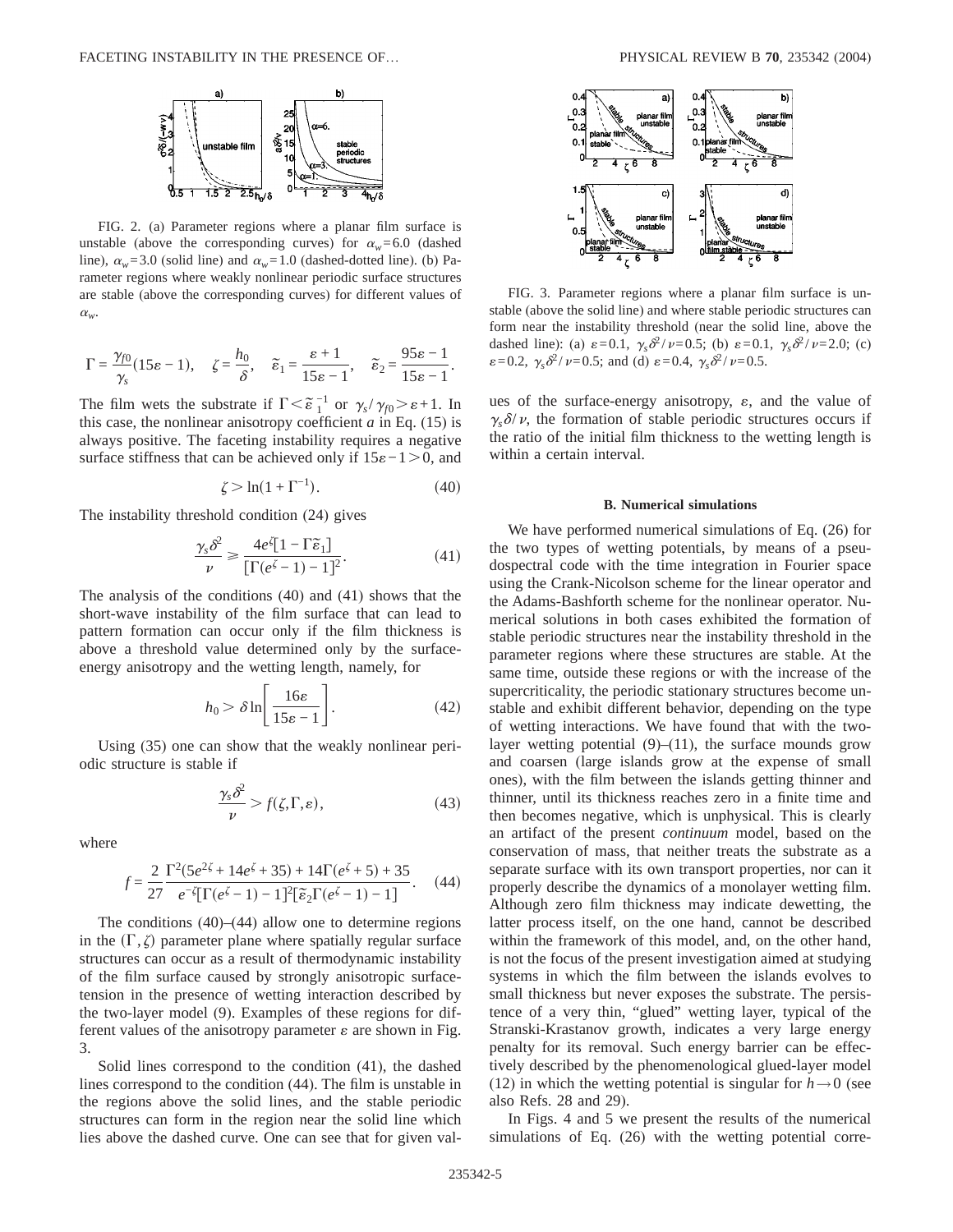

FIG. 4. Stationary numerical solutions of Eq. (26) with the wetting potential (12) showing stationary surface structures for  $h_0$  $=$  3.0 nm, ( $\zeta$ =2.0), *a*=0.17 J m<sup>-2</sup>, and (a) *w*=6.8 × 10<sup>8</sup> J m<sup>-3</sup> (*w*<sub>01</sub>) =0.24); (b)  $w=2.8\times10^8$  J m<sup>-3</sup> ( $w_{01}=0.1$ ); and (c)  $w=2.8$  $\times 10^7$  J m<sup>-3</sup> ( $w_{01}$ =0.01).

sponding to the glued wetting-layer model defined by (12). The shown length scales correspond to the following parameter values, typical of semiconductors like Si or Ge:  $\gamma$  $\sim$  2.0 J m<sup>-2</sup>,  $\sigma$  ~ 0.2 J m<sup>-2</sup>,  $\delta$  ~ 1.5 nm, and the estimates of  $\alpha$ =3.0 and  $\nu \sim \gamma a_0^2 \sim 5.0 \times 10^{-19}$  J, where  $a_0 \sim 0.5$  nm is the crystal lattice spacing; the nonlinear coefficient of the surface-energy anisotropy,  $a$ , the initial film thickness,  $h_0$ , and the wetting interaction strength parameter, *w*, are varied. In experiment, the film thickness is the main parameter that controls the film instability. For example, for  $w \sim \Delta \gamma/\delta$  $\sim6.7\times10^7$  J m<sup>-3</sup>, where  $\Delta\gamma\sim0.1$  J m<sup>-2</sup> is the surfacetension difference between the substrate and the film, one finds that if the initial film thickness,  $h_0$ , ranges from 1.2 to 5.3 nm, the parameter  $w_{01}$  changes from 2.3 to 7.3  $\times$ 10<sup>-4</sup>, respectively. The instability occurs in this case for a film thicker than  $h_0 \approx 1.9$  nm, and the wavelength of the structure at the onset of instability is 14.0 nm.

Figure 4 presents the stationary solutions of Eq. (26) for different values of the dimensionless wetting parameter,  $w_{01}$ , corresponding to different values of the wetting interaction strength,  $w$ , and the initial film thickness,  $h_0$ . One can see that, near the instability threshold, an almost harmonic smallamplitude periodic structure is formed. Farther from the threshold, the formation of periodic structures with larger amplitude and larger wavelengths can be observed. In the



FIG. 5. Different stages of coarsening of the initial periodic structure, yielding the formation of localized dots divided by a thin wetting layer—the numerical solution of Eq. (26) with the wetting potential (12);  $h_0=1.5$  nm,  $w=8.2\times10^6$  J m<sup>-3</sup> ( $\zeta=1.0$ ,  $w_{01}=0.1$ ),  $a=0.22$  J m<sup>-2</sup>.

parameter regions where a near-threshold periodic structure with the wavelength corresponding to the most rapidly growing linear mode is unstable, it undergoes coarsening right after formation, and finally evolves into spatially *localized* dots. Different stages of this coarsening process and the formation of localized islands are shown in Fig. 5. At the last stage, shown in Fig. 5, the coarsening either completely stops or becomes logarithmically slow.

Thus, the presence of wetting interactions between the film and the substrate can suppress the faceting instability of the film surface, that is thermodynamically unstable due to strong anisotropy of the surface energy, and lead to the formation of spatially regular surface structures, or to the formation of spatially localized dots divided by a thin wetting layer. In the next section we consider evolution of a more realistic,  $2+1$  system.

#### **V. FORMATION OF SURFACE STRUCTURES: 2+1 CASE**

In this section we investigate the nonlinear evolution of surface structures resulting from the faceting instability of a three-dimensional film with a two-dimensional surface (2 +1 case) in the presence of wetting interactions with the substrate. We consider high-symmetry orientations only, [001] and [111], described by Eq. (15).

After the appropriate rescaling, Eq. (15) can be written as

$$
\partial_t h = \Delta \{\Delta h + \Delta^2 h - g[h] + w_0(h) + w_2(h)(\nabla h)^2 + w_3(h)\Delta h\},\tag{45}
$$

where the nonlinear differential operator  $g[h]$  for [001] orientation is

$$
g_{001} = (h_x^2 + ph_y^2)h_{xx} + (h_y^2 + ph_x^2)h_{yy} + 4ph_xh_yh_{xy}, \quad (46)
$$

and for [111] orientation it is

$$
g_{111} = (h_x^2 + \frac{1}{3}h_y^2)h_{xx} + (h_y^2 + \frac{1}{3}h_x^2)h_{yy} + \frac{4}{3}h_xh_yh_{xy} + q[(h_{xx} - h_{yy})h_y + 2h_{xy}h_x].
$$
 (47)

Equation (45) has a special structure in that the linear operator is isotropic, while the nonlinear operator is anisotropic. The linear growth rate near the instability threshold, thus, does not depend on the wave vector orientation and the resulting dispersion relation is the same as in the  $1+1$  case,  $\omega = -w_{0}\frac{k^2 + k^4 - k^6}{\sqrt{1 - k^2}}$ , with the instability threshold  $w_{01} = \frac{1}{4}$  at  $k=k_c=\sqrt{2}/2$ . It is the nonlinear interaction between the modes that will determine the symmetry of the emerging pattern. This situation is similar to the one considered in Ref. 32 where the effect of surface-energy anisotropy on the formation of cellular patterns with different symmetries at a crystal-melt interface caused by morphological instability during directional solidification was studied. In the next section we consider the weakly nonlinear analysis near the instability threshold.

## **A. Weakly nonlinear analysis**

Since the linear operator of Eq. (45) is isotropic and the nonlinear operator of Eq. (45) has a quadratic nonlinearity that breaks *h*→−*h* symmetry, the preferred pattern near the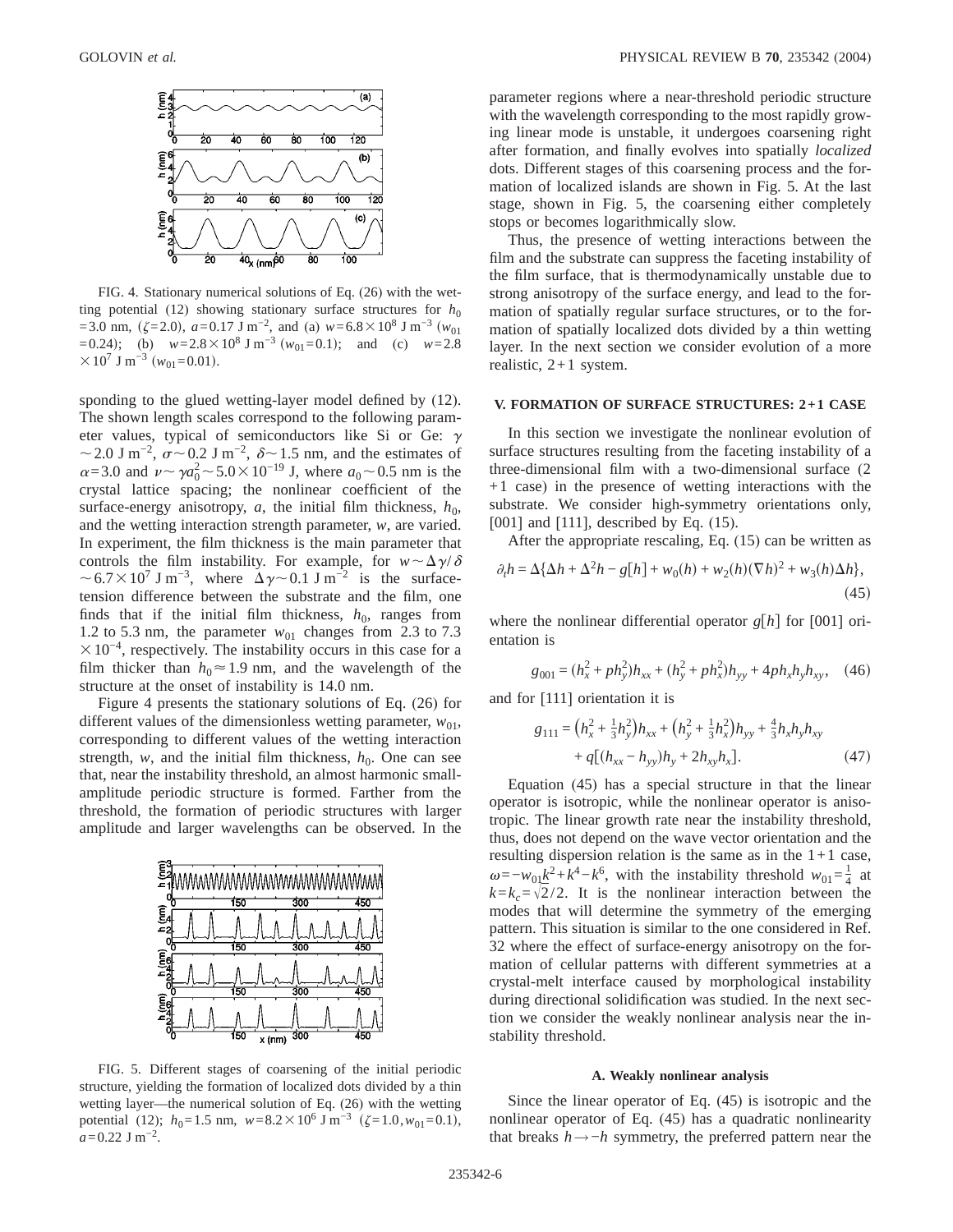instability threshold will have a *hexagonal* symmetry, caused by the quadratic resonant interaction between three different modes oriented at 120° with respect to one another and having the same linear growth rate. The specific type of pattern in this case is determined by the phase locking of the three resonant modes that depends on the quadratic resonant interaction coefficient. In order to compute this coefficient, take  $w_{01} = \frac{1}{4} - 2\gamma \epsilon$ ,  $\epsilon \ll 1$ , introduce the slow time  $\tau = \epsilon t$ , and use the expansions  $(28)$ – $(30)$ , as well as the expansion

$$
h = \epsilon \sum_{n=1}^{3} A_n(\tau) e^{\mathbf{k}_n \cdot \mathbf{r}} + \epsilon^2 \sum_{n=1}^{3} B_n(\tau) e^{\mathbf{k}_n \cdot \mathbf{r}} + \epsilon^2 \sum_{n=1}^{3} [B_{n,n}(\tau) e^{2\mathbf{k}_n \cdot \mathbf{r}} + B_{n,n-1}(\tau) e^{(\mathbf{k}_n - \mathbf{k}_{n-1}) \cdot \mathbf{r}}] + \text{c.c.} + O(\epsilon^3),
$$
\n(48)

where  $A_n(\tau)$ ,  $B_n(\tau)$ ,  $B_{n,n}(\tau)$ , and  $B_{n,n-1}(\tau)$  are complex amplitudes (the spatially uniform mode  $B_{n,-n}$  is missing due to the conservation of mass), **r** is a vector in the  $(x, y)$  plane,  $k_n = 1/\sqrt{2}$  and  $\mathbf{k}_1 + \mathbf{k}_2 + \mathbf{k}_3 = 0$  (*n*=0 and *n*=3 correspond to the same mode with the wave vector  $\mathbf{k}_3$ ). Then, the solvability condition for the problem for  $B_n$  in the order  $\epsilon^2$  yields the following three evolution equations for the amplitudes  $A_{1,2,3}$ :

$$
\partial_{\tau} A_1 = \gamma A_1 + \alpha A_2^* A_3^*,\tag{49}
$$

where the other two equations are obtained by the cyclic permutation of the indices in Eq. (49). The resonant quadratic interaction coefficient is different for different surface orientations:

$$
\alpha^{001} = \frac{3}{4}w_{20} - w_{02},\tag{50}
$$

$$
\alpha^{111} = \alpha^{001} - i \frac{q}{4\sqrt{2}} \sin 3\phi_0, \tag{51}
$$

where the angle  $\phi_0$  characterizes the orientation of the resonant triad  $\{k_1, k_2, k_3\}$  in the surface plane,  $k_1$ =(cos  $\phi_0$ , sin  $\phi_0$ ). Thus, in the case of the [001] surface, the quadratic mode interaction is isotropic, while in the case of [111] surface it depends on the pattern orientation within the [111] plane.

For equilateral patterns  $A_k = \rho e^{i\theta_k}$  and using  $\alpha = |\alpha|e^{i\delta}$  one obtains from (49) the following system of equations for  $\rho$ and  $\Theta = \theta_1 + \theta_2 + \theta_3$ :

$$
\partial_{\tau}\rho = \gamma \rho + |\alpha| \rho^2 \cos(\Theta - \delta), \qquad (52)
$$

$$
\partial_{\tau} \Theta = -3\rho |\alpha| \sin(\Theta - \delta). \tag{53}
$$

Equation (53) has two critical points: stable,  $\Theta = \delta$ , and unstable,  $\Theta = \pi + \delta$ . Thus, the system (52) and (53) describes an unbounded growth of a pattern given by a function

$$
h = \rho \left[ \cos(\mathbf{k}_1 \cdot \mathbf{x} + \theta_1) + \cos(\mathbf{k}_2 \cdot \mathbf{x} + \theta_2) + \cos(\mathbf{k}_3 \cdot \mathbf{x} + \theta_3) \right],\tag{54}
$$

in which the phases are locked:  $\theta_1 + \theta_2 + \theta_3 = \delta$ . If the resonant interaction coefficient is real, then  $\delta=0$   $(\alpha>0)$  or  $\delta=\pi$  ( $\alpha$ )  $\leq$ 0), and the function (54) describes a spatially regular array of hexagons with  $h > 0$  ( $h < 0$ ) in the centers of the hexagons for  $\alpha > 0$  ( $\alpha < 0$ ). Therefore, in the case of the [001] surface when  $\alpha^{001}$  is real, one could observe the growth of regular



FIG. 6. Spatial patterns described by (54) with different values of  $\Theta = \theta_1 + \theta_2 + \theta_3$ .

hexagonal arrays of dots for  $\alpha^{001} > 0$  or pits for  $\alpha^{001} < 0$ . Note that for [001] orientation, the pattern type is determined purely by the details of the wetting potential (the coefficients  $w_{02}$  and  $w_{20}$ ) since in this case the anisotropic surface energy enters only through the quartic terms in the free energy functional yielding cubic nonlinear terms in the evolution equation for the surface shape. For example, for a glued wetting potential of type (12),  $w_{20}=0$ ,  $\alpha^{001}=-w_{02}>0$  and therefore the formation of only hexagonal arrays of *dots* is possible, an array of pits cannot form.

The situation is different for [111] orientation when the free-energy functional has anisotropic cubic terms leading to anisotropic quadratic terms in the evolution equation for the surface shape and the complex quadratic resonant interaction coefficient. In this case, the imaginary part of the resonant interaction coefficient depends on the surface-energy anisotropy coefficient, *q*, and the pattern orientation within the [111] plane (angle  $\phi_0$ ). As one can see from (52), the most rapidly growing pattern corresponds to the maximum of  $|\alpha|$ that is achieved for  $\phi_0 = \pi/6$ . Thus, one would observe in this case the growth of a pattern described by the function (54) with the phases locked at

$$
\Theta = \arctan\left[\frac{q/\sqrt{2}}{4w_{02} - 3w_{20}}\right].\tag{55}
$$

Examples of patterns corresponding to different values of  $\Theta$ are shown in Fig. 6 (see also Ref. 32). One can see that for intermediate values of  $\Theta$  the growing pattern consists of a regular hexagonal array of triangular pyramids. Note that similar hexagonal arrays of triangular pyramids were observed in experiments reported in Ref. 33. Although the physical mechanism of the formation of ordered arrays of triangular pyramids observed in Ref. 33 was different (elastic interaction of multiple epitaxial layers), the *nonlinear mechanism* based on the resonant quadratic interaction of unstable modes in the presence of the anisotropy of the [111]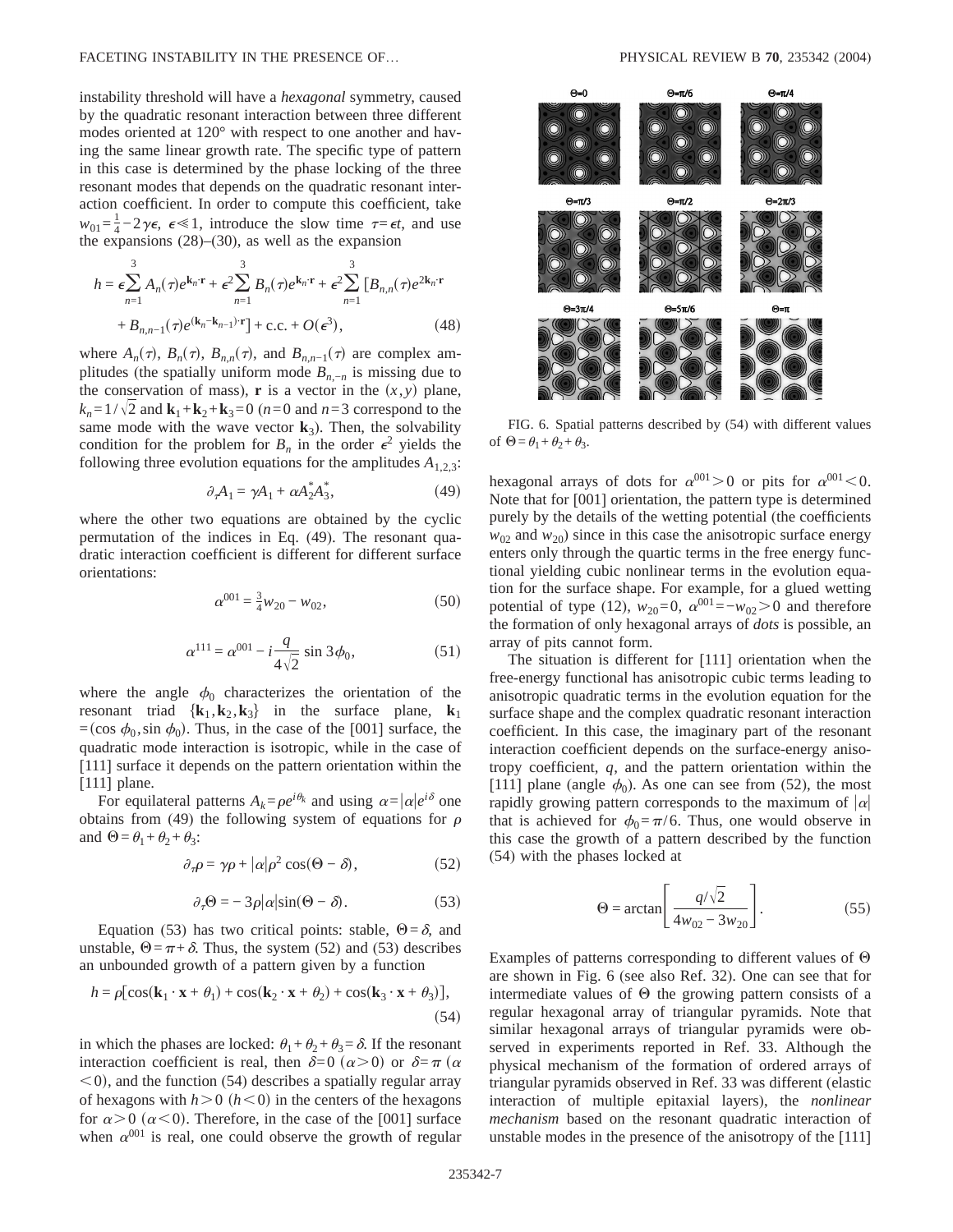orientation is universal and may well be the same in the system studied in Ref. 33.

The amplitude equations (49) cannot describe the nonlinear stabilization of a growing surface structure and cannot provide conditions for the formation of stable, spatially regular structures near the instability threshold. In order to obtain such conditions higher order (usually cubic) nonlinear terms in the amplitude equations need to be taken into account. However, in the presence of the resonant quadratic interaction, the addition of cubic terms in the amplitude equations near the instability threshold is asymptotically rigorous only if the quadratic interaction coefficient is small,  $|\alpha| \sim \epsilon$ , which restricts the validity of the weakly nonlinear analysis to a narrow range of physical parameters. The Landau cubic interaction coefficients will be anisotropic and depend on the pattern orientation in the surface plane.<sup>32</sup> Besides, if one allows for long-scale spatial modulations of the patterns, the interaction between the unstable periodic modes and the Goldstone mode will strongly affect the pattern stability (see Sec. IV) and must be taken into account. The resulting system of amplitude equations with cubic terms, coupled to an equation for the Goldstone mode, will be similar to that studied in Ref. 16, but will have anisotropic Landau coefficients and anisotropic and complex quadratic coefficients. The full stability analysis of such a system is cumbersome; it is beyond the scope of the present paper and will be done elsewhere. In this paper we rather perform numerical simulations of the full 2D nonlinear evolution equation (45) for the two orientations of the film free surface. The results of the numerical simulation are described in the next section.

## **B. Numerical simulations**

We have performed numerical simulations of Eq. (15) for the two orientations of the film surface: [001] and [111], with  $\Gamma_{iik}[h]$  defined by (16) and (17), respectively, and for the glued-layer wetting potential  $W_0(h)$  defined by (12) [so that  $W_2(h) = W_3(h) = 0$  in (15)]. We have used a pseudospectral 2D code similar to the 1D code described in Sec. IV. We have considered two different cases: formation of structures during surface annealing and during ballistic deposition.

## *1. Structure formation during surface annealing*

If the initial film thickness  $h_0$  is so large that the film does not "feel" the substrate,  $h_0 \ge \delta$ , the numerical solutions of Eq. (45) exhibit the formation of "faceted" pyramidal structures (square pyramids for [001] surface and triangular pyramids for [111] surface) that coarsen in time, similar to those described in Refs. 7 and 15. If the film is thin enough so that the wetting interactions become important, in the case of [001] surface one can observe the formation of spatially regular (with some defects), hexagonal arrays of rounded dots. We have observed that these arrays of equal-sized dots can be stable for small supercriticality and large enough surface-energy anisotropy [large enough coefficient *a* together with the ratio  $a/b$  in Eq. (15)]. An example of such stable array is shown in Fig.  $7(a)$ . It is interesting that the surface-energy anisotropy is overcome here by the isotropic wetting interactions. With the increase of the supercriticality



FIG. 7. Formation of spatially regular arrays of dots: numerical solutions of Eq. (15) for [001] surface orientation. (a) Stationary hexagonal array of equal-size dots,  $h_0 = 1.5$  nm,  $w = 1.89$  $\times 10^7$  J m<sup>-3</sup>, *a*=6.6 J m<sup>-2</sup> ( $w_{01}$ =0.23, $\zeta$ =1.0). (b) Stationary square array of equal-size dots,  $h_0=1.5$  nm,  $w=8.2\times10^5$  J m<sup>-3</sup>, *a* =11.1 J m<sup>-2</sup> ( $w_{01}$ =0.01, $\zeta$ =1.0); Other parameters are the same as in Figs. 4 and 5 and  $b=0$ .

and further increase of the surface-energy anisotropy, formation of spatially regular square arrays of equal-sized dots shown in Fig. 7(b) is possible. If the anisotropy coefficient *a* is not sufficiently large, hexagonal arrays of dots that are formed at the initial stage of the film instability [Fig. 8(a)] coarsen in time, resulting in the formation of rounded localized dots shown in Fig. 8(b). These dots are connected with each other by a thin wetting layer. The mound slope remains constant during the coarsening. At the late stages, when the dots become localized, the coarsening rate decreases sharply and the coarsening apparently stops.

In the case of the [111] orientation of the film surface we have not observed the formation of regular arrays of dots even near the instability threshold and for large surfacetension anisotropy coefficients. For all studied parameter values we have observed the initial formation of a hexagonal array of triangular pyramids that further coarsen and evolve towards localized triangular pyramidal structures; different stages of the coarsening process are shown in Fig. 9. As the localized dots shown in Fig. 8(b), the localized pyramids here are divided from one another by a thin wetting layer and at the late stages the coarsening apparently stops. It is interesting that, unlike [001] surface orientation, the localized



FIG. 8. Formation of localized dots via coarsening: numerical solutions of Eq. (15) for [001] surface orientation. (a) Nearly hexagonal array of dots (initial stage); (b) spatially localized dots divided by a thin wetting layer (late stage);  $h_0 = 1.5$  nm,  $w = 8.2$  $\times$ 10<sup>6</sup> J m<sup>-3</sup>, *a*=0.22 J m<sup>-2</sup> ( $w_{01}$ =0.1, $\zeta$ =1.0). Other parameters are the same as in Figs. 4 and 5 and  $b=0$ .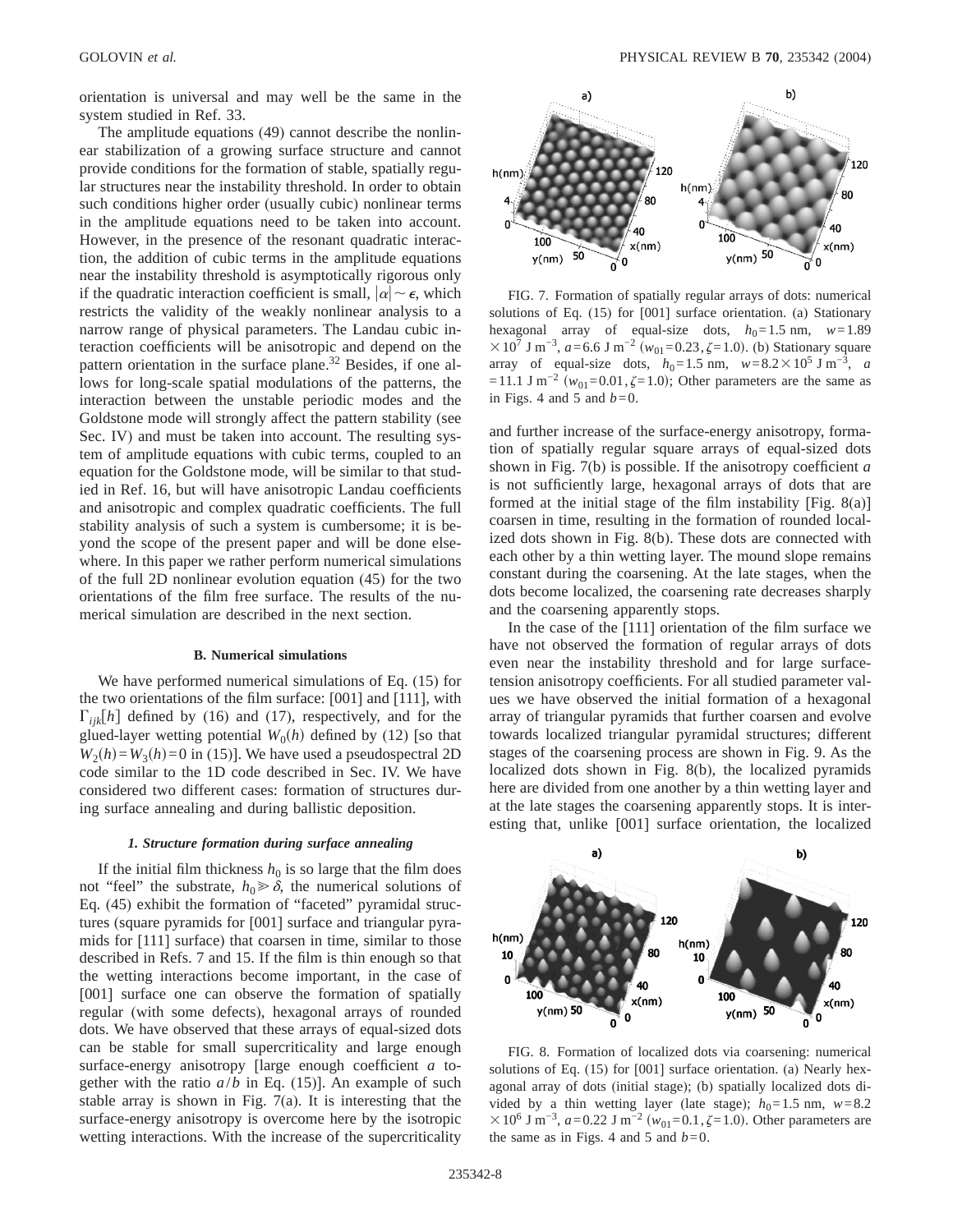

FIG. 9. Formation of localized dots: numerical solutions of Eq. (15) for [111] surface orientation showing different stages of coarsening of initial regular hexagonal array of triangular pyramids. The parameters are the same as in for the case shown in Fig. 8, except  $b$ =0.44 J m<sup>-2</sup>.

dots grown on [111] surface are strongly anisotropic. This is due to anisotropic cubic terms in the free energy functional (anisotropic quadratic terms in the evolution equation) that in the small slope approximation become dominant. Note that self-organization of quantum dots in the form of localized triangular pyramids on a [111] surface was observed in Ref. 34. Although in experiments described in Ref. 34 an elastic mechanism of the solid film instability seems to play an important role, the triangular shape of the pyramids with [001] faces is clearly caused by the anisotropic surface energy, which is correctly captured by our model.

## *2. Structure formation during ballistic deposition*

Finally, it is interesting to study the effect of the film growth by ballistic deposition on the formation of surface structures caused by the interplay between the anisotropic surface energy and the wetting interactions between the film and the substrate. One can expect that if the surface evolution is accompanied by ballistic deposition, the influence of wetting interactions will decay with the film growth, and the anisotropic effects of surface energy will become more pronounced. The effect of the film growth by ballistic deposition can be described by adding a constant deposition rate term, *V*=const, to the right-hand side of Eq. (15). As an example, we have chosen the [001] surface orientation of the film since in this case the cubic nonlinear effects of anisotropic surface energy are almost completely suppressed by quadratic nonlinearity of isotropic wetting interactions.

We have performed numerical simulations of Eq. (15) for [001] surface with an additional constant deposition rate term. The result is shown in Fig. 10. One can see that, indeed, in the course of the film growth, when the film becomes thicker, the effects of wetting interactions decay and the rounded localized surface mounds become anisotropic and acquire pyramidal shape, as in the case of faceting instability of thermodynamically unstable crystal surfaces.<sup>7,15</sup> Also, we have observed that the growth of the film is accom-



FIG. 10. Evolution of dots accompanied by ballistic deposition: numerical solutions of Eq. (15) in 2D with the additional constant deposition term. (a) Hexagonal array of equal-size dots (initial stage); (b) larger dots with pyramidal shape (later stage);  $h_0$  $=1.5$  nm,  $w=8.2\times10^6$  J m<sup>-3</sup>,  $a=0.22$  J m<sup>-2</sup>  $(w_{01}=0.1,\zeta=1.0)$ , deposition rate  $V=0.2$  nm/min. Other parameters are the same as in Fig. 1 and  $b=0$ .

panied by the coarsening of the pyramidal structures, as in the case of annealing of thermodynamically unstable surface, and the rate of coarsening does not depend on the deposition rate. Indeed, for thick enough films, when the wetting interactions decay and become negligible, the only order parameter that governs the dynamics of the surface structures is the local surface slope, and the effect of the film growth is eliminated in the frame of reference moving with the mean surface position. This is different from the faceting instability accompanied by the film growth by the evaporationcondensation mechanism that produces the flux normal to the film surface.

## **VI. EFFECT OF EPITAXIAL STRESS**

The analysis presented above assumes that the epitaxial stress in the film is negligible and the instability is driven solely by the anisotropic surface energy. In experimental heteroepitaxial systems, however, the epitaxial stress is always present. It is instructive to estimate the effect of epitaxial stress on the surface-energy-driven mechanism of instability.

The effect of epitaxial stress is always destabilizing. The analysis of the ATG instability in a thin solid film in the presence of wetting interactions with the substrate has been done in Refs. 16 and 19. In the linear, small-slope approximation, the effect of the anisotropic surface energy will be additive to the effect of stress. Thus, one can just add the corresponding terms from the dispersion relation (22) to the dispersion relation obtained in Ref. 19 for the general case of an elastic substrate to obtain

$$
\mathcal{D}^{-1}\omega = -W_{01}k^2 + B_3k^3 + (\sigma + B_4)k^4 - B_5k^5 - (B_6 + \nu)k^6,
$$

where the coefficients  $B_i$  are proportional to the square of the lattice misfit,  $\varepsilon^2$ , and depend on the elastic constants of the film and the substrate. For example, for a rigid substrate,

$$
B_3 = B_5 = 0,
$$
  

$$
B_4 = \frac{4\epsilon^2 h_0 \mu^f (1+p)^2}{(1-p)^2},
$$
 (56)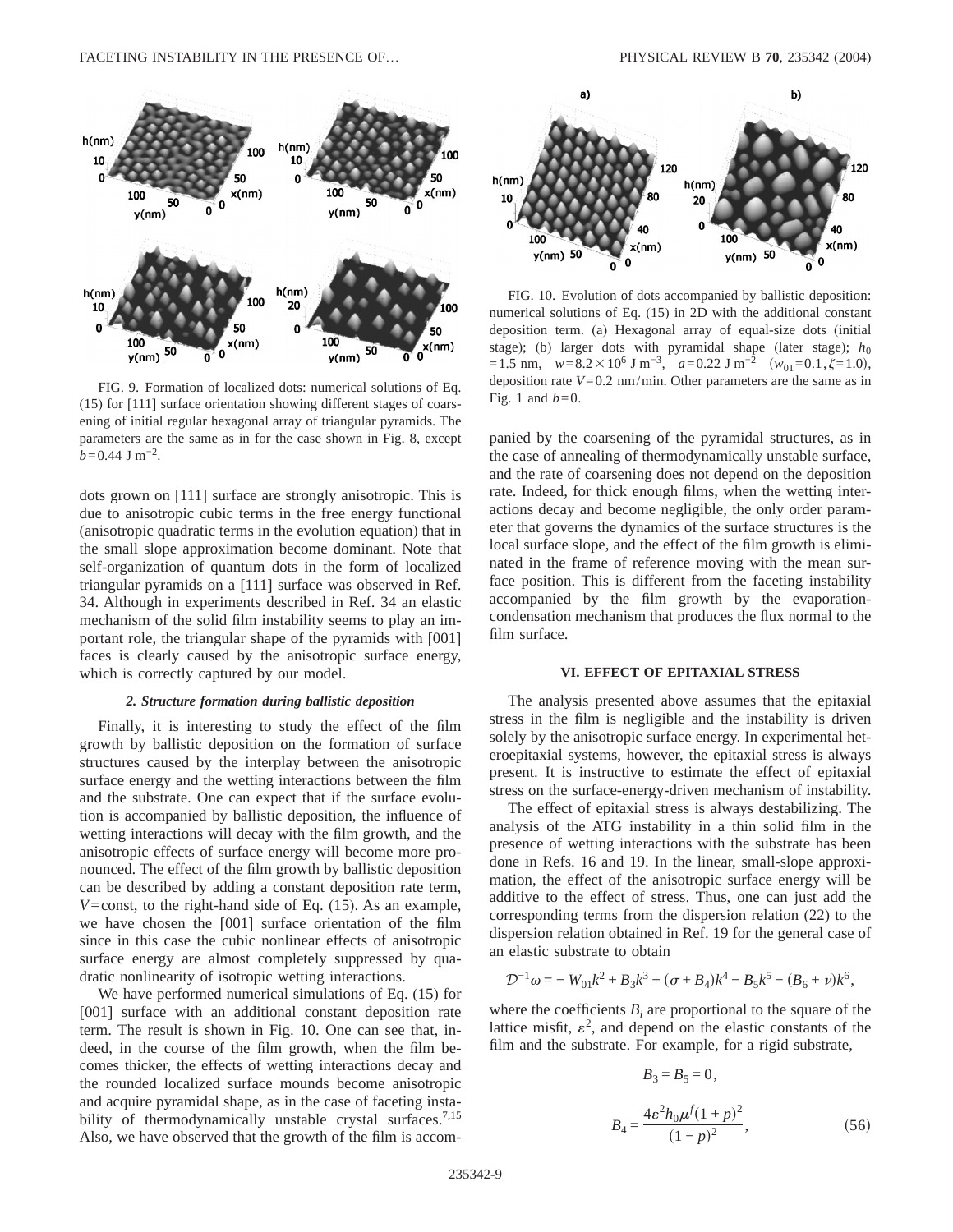$$
B_6 = 2\varepsilon^2 h_0^3 \mu^f (3 + 4p)(1 + p)^2,
$$

and, for an elastic substrate with the shear modulus close to that of the film,

$$
B_3 = \frac{4\varepsilon^2 \mu^f (1+p)^2}{1-p},
$$
  
\n
$$
B_4 = B_5 = B_6 = 0,
$$
 (57)

where  $h_0$  is the initial film thickness,  $\mu^f$  is the shear modulus of the film and *p* is its Poisson ratio.

One can see that the presence of the epitaxial stress merely shifts the critical value of the wetting interaction coefficient,  $W_{01}^c$ , corresponding to the onset of the instability, as well as the threshold wave number of the emerging periodic structure,  $k_c$ . In the case of a rigid substrate,

$$
W_{01}^c = \frac{B_4^2}{4B_6}, \quad k_c^2 = \frac{\sigma + B_4}{2\nu + B_6},
$$

and for small epitaxial stress, one obtains

$$
W_{01}^{c} = \frac{\sigma^{2}}{4 \nu} [1 + \varepsilon^{2} h_{0} \mu^{f} (8P_{1} - 2P_{2})],
$$
  

$$
k^{c} = \sqrt{\frac{\sigma}{2 \nu}} [1 + \varepsilon^{2} h_{0} \mu^{f} (2P_{1} - P_{2})],
$$

where

$$
P_1 = \sigma^{-1} \left( \frac{1+p}{1-p} \right)^2
$$
,  $P_2 = \frac{h_0^2}{\nu} (3+4p)(1+p)^2$ .

Thus, in the case of a rigid substrate, the shift of the critical value of the wetting interaction coefficient and of the critical wave number can be of either sign, depending on the Poisson ratio, surface stiffness, regularization coefficient and the initial film thickness.

In the case of an elastic substrate whose shear modulus is close to that of the film, for small epitaxial stress, one obtains

$$
W_{01}^c = \frac{\sigma^2}{4\nu} + B_3 k_0,
$$
  

$$
k_c = k_0 + \frac{B_3}{4\sigma},
$$

where  $k_0 = \sqrt{\sigma/(2\nu)}$  and  $B_3$  is defined by (57). Thus, in this case the critical value of the wetting parameter as well as the critical wave number are slightly increased due to the presence of a small epitaxial stress.

Note that in a recent paper $17$  fully nonlinear numerical simulations of the dynamics of the *stress-driven* instability in the presence of wetting interactions and anisotropic surface energy, governed by surface diffusion, have been performed. The formation of spatially regular arrays of square pyramids has been observed for some parameter values.

# **VII. CONCLUSIONS**

In conclusion, we have found that, besides the stressdriven instability, there can be another mechanism of the formation of quantum dots in epitaxially grown thin solid films. By this mechanism, the substrate determines that the film surface grows in a specific crystallographic orientation. In the case of a thick film that does not feel the substrate, this orientation would be forbidden, (i.e., thermodynamically unstable), leading to the formation of faceted structures. Wetting interactions between the film and the substrate suppress the long-wave modes of this instability and change its spectrum from the spinodal decomposition type to the Turing type, thus yielding a possibility of the self-organization of stable, spatially regular hexagonal or square arrays of equalsize dots. We have shown also that, depending on the initial orientation of the film surface, this type of surface instability can lead to the formation of rounded dots whose coarsening apparently stops when they become localized (in the case of the [001] surface), or to the formation of localized faceted triangular pyramids (in the case of the [111] surface). This difference is explained by the presence of cubic anisotropic terms in the surface free energy in the case of the [111] orientation. We have found the parameter regions in which, depending on the type of wetting interactions, one can observe the formation of stable periodic arrays of dots. In the presence of deposition, or for sufficiently thick films, the dots can acquire pyramidal shape due to the decrease of the effect of isotropic wetting interactions. This new mechanism can provide a new route for producing self-organized quantum dots. Small epitaxial stresses would not change this mechanism qualitatively, but merely lead to a small shift of the critical film thickness, critical wetting parameter and the threshold wave number.

Note that spatially regular stable arrays of dots caused by wetting interactions exist in a rather narrow range of parameters, bounded by proximity to the instability threshold and by the stability interval determined by the interaction with the Goldstone mode. Therefore, experimental implementation of the conditions that may lead to the self-assembly of spatially regular arrays of dots can be a challenge for experimentallists.

#### **ACKNOWLEDGMENTS**

The authors are grateful to Professor Peter W. Voorhees for numerous fruitful discussions. This work was supported by the National Science Foundation Grant No. DMR-0102794.